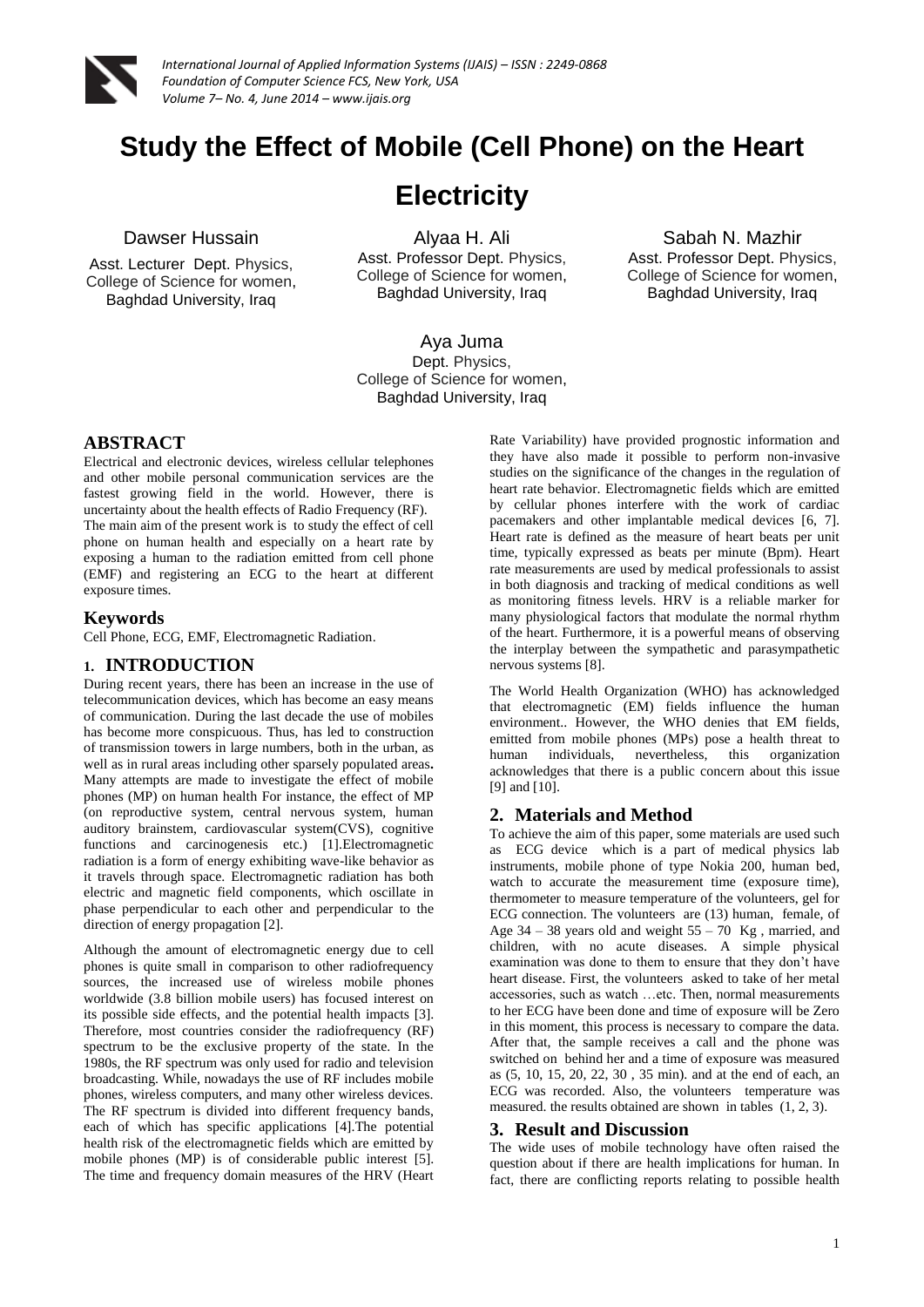

effects from mobile phones and base stations. From the results as the ECG recorded, it was noted that there is a random increase in the average heart rate of the volunteers; it increased from 75 – 103 bpm. Also, there is a random change in PR interval, and a decrease in QT wave. the P wave dispersion shows atria electrical activity, it is a noninvasive indicator that enables the calculation of atria fibrillation risk on the 12-lead surface ECG. Increased QT and QTD on the surface ECG reflect different aspects of abnormal ventricular re-polarization. An increase in the volunteer`s temperature was noted. This is because of that a certain amount of energy from radiation is absorbed by the body and is converted to heat. This is called thermal effect. this raises public concern about the possible health effects of human exposure to electromagnetic energy. In addition to all of that, the Rhythm of the heart was irregular during the exposure. Tables (1, 2, 3 ) shows all these results.

| <b>Exposure</b><br>Time (min) | <b>Heart</b><br>rate<br>(bpm) | Heart rate in<br>lead 2<br>(bpm) |
|-------------------------------|-------------------------------|----------------------------------|
| Normal (0)                    | 76                            | 75                               |
| 5                             | 76                            | 78                               |
| 10                            | 77                            | 79                               |
| 15                            | 86                            | 84                               |
| 20                            | 98                            | 85                               |
| 22                            | 96                            | 94                               |
| 30                            | 93                            | 95                               |
| 35                            | 90                            | 103                              |

|            |  |  |  |  |  | Table (2). The variability of PR interval, P wave and ORS |
|------------|--|--|--|--|--|-----------------------------------------------------------|
| with time. |  |  |  |  |  |                                                           |

| <b>Exposure</b><br>Time (min) | <b>PR</b><br>interval<br>(ms) | P wave<br>(ms) | QRS<br>(ms) |
|-------------------------------|-------------------------------|----------------|-------------|
| Normal $(0)$                  | 146                           | 101            | 83          |
| 5                             | 149                           | 101            | 84          |
| 10                            | 150                           | 101            | 85          |
| 15                            | 155                           | 102            | 83          |
| 20                            | 169                           | 103            | 81          |
| 22                            | 167                           | 106            | 82          |
| 30                            | 163                           | 105            | 81          |
| 35                            | 169                           | 104            | 81          |

**Table (3).The variability of QT, T waves and human body temperature with time.**

| <b>Exposure</b> | OT int. | T wave | Average | Rhythum   |
|-----------------|---------|--------|---------|-----------|
| Time (min)      | (ms)    | (ms)   | Temp.   |           |
| Normal (0)      | 166     | 117    | 35      | irregular |
| 5               | 163     | 121    | 35.24   | irregular |
| 10              | 164     | 116    | 35.6    | irregular |
| 15              | 201     | 123    | 36      | irregular |
| 20              | 336     | 142    | 36.22   | irregular |
| 22              | 330     | 143    | 36.41   | irregular |
| 30              | 141     | 329    | 37      | irregular |
| 35              | 155     | 141    | 37.53   | irregular |

#### **4. Conclusion**

.

From results, we can conclude that, cell phone is not a safe device, so, we must use it as less as possible, and in necessary situations. Keeping in mind, don't put it behind heart or ear for long receiving call time, since it effect on human body temperature, as a result the temperature has been increased so the mobile effect on human rhythm, heart rate…etc. Note that The number of cases included in the study is relatively low.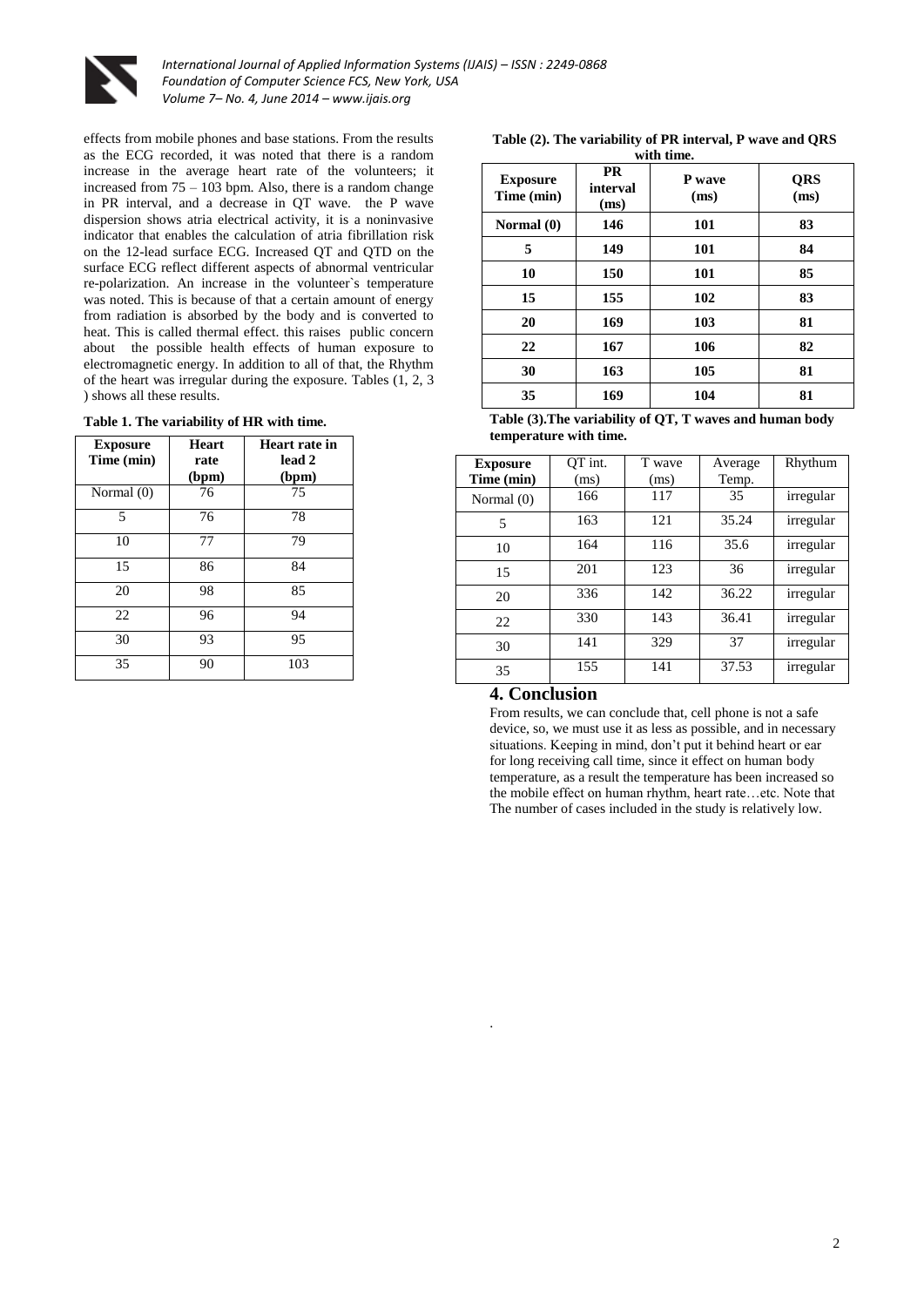



**Fig 1:Behavior of Heart Rate Vs Time of Exposure**



**Fig 2:Behavior of PR interval, wave and QPS Vs Time of Exposure**



**Fig 3:Behavior Temperature Vs Time of Exposure**